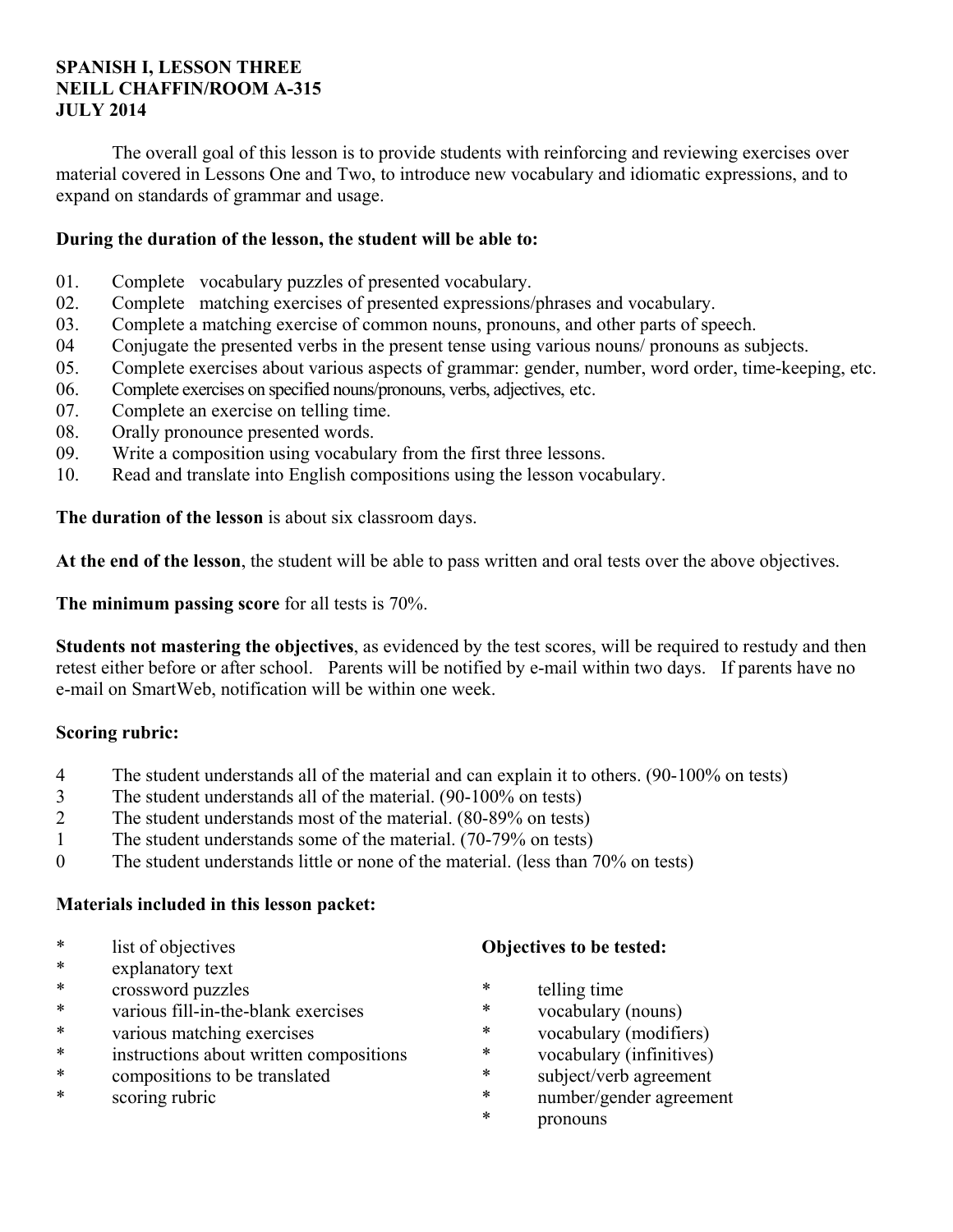### **LESSON THREE: NOUNS**

*el cèsped/pasto el cortacèsped la manguera la pala la azada la herbicida la maleza la hierba la flor el arbusto el àrbol el jardìn la rosa las hojas los raìces el tallo/el tronco la sierra (de cadena) el seto el aspersor/aspersorio el cable la gasolina el aceite la recortadora el mosquito la llave/el grifo/la espita la mosca el insecto la insecticida el pàjaro la hormiga la avispa la abeja la libèlula la tuza el soplador el guijarro la polilla la boquilla la microonda el horno el carrete de manguera* 

lawn lawnmower waterhose shovel hoe herbicide/weed killer weed grass flower shrub, bush tree garden rose leaves roots stem, trunk saw (chainsaw) hedge sprinkler cord (electrical) gasoline oil trimmer (line trimmer) mosquito spout, faucet, tap fly insect insecticide bird ant wasp bee dragonfly gopher blower (leaf blower) pebble moth nozzle (for hose) microwave (oven) oven hose reel

*la araña el gusano el fertilizante/el abono el colibrì la parra la zanahoria la papa/la patata el tomate el cohombro/pepino la lechuga la sandìa el cantaloupe/cantaloup el ràbano la cebolla el ajo el pimiento el ladrillo la piedra la madera la tabla el concreto la terraza (de madera) el patio el zaguàn, el pòrtico la emparrada el borde/el cerco la entrada de carro la acera el canalòn de desague la parilla el columpio la piscina el cobertizo el juego de comedor el sendero la tijera el cubresuelo el rastrillo el portòn la estufa el suelo*

spider worm fertilizer hummingbird vine carrot potato tomato cucumber lettuce watermelon cantaloup radish onion garlic pepper brick stone, rock wood board (piece of wood) concrete terrace, wood deck patio porch, entry arbor fence, border driveway sidewalk gutter (roof) grill swing (playground) swimming pool storage building dining set path, pathway pruner (clipper) mulch rake (garden, leaf) gate stove, cookstove, range soil, dirt, ground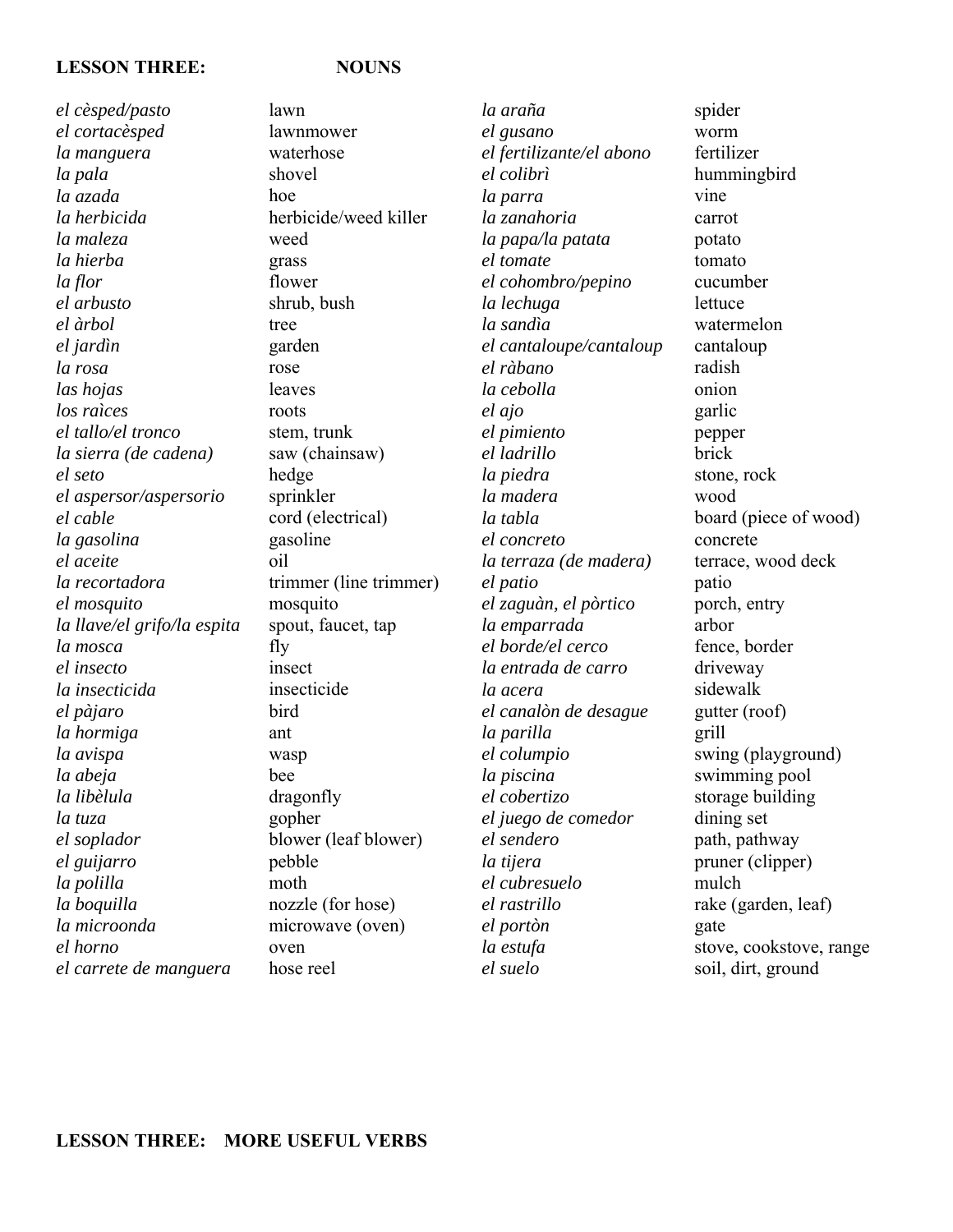| Cortar-to cut                         |              | Asar-to grill, roast               |             | <b>Ensuciar-to get dirty</b> |            |
|---------------------------------------|--------------|------------------------------------|-------------|------------------------------|------------|
| yo                                    | corto        | yo                                 | aso         | yo                           | ensucio    |
| tù                                    | cortas       | tù                                 | asas        | tù                           | ensucias   |
| Ud./èl/ella                           | corta        | Ud./èl/ella                        | asa         | Ud./èl/ella                  | ensucia    |
| nosotros-as                           | cortamos     | nosotros-as                        | asamos      | nosotros-as                  | ensuciamos |
| vosotros-as                           | cortàis      | vosotros-as                        | asàis       | vosotros-as                  | ensuciàis  |
| Uds./ellos/ellas                      | cortan       | Uds./ellos/ellas                   | asan        | Uds./ellos/ellas             | ensucian   |
|                                       |              |                                    |             |                              |            |
| Cavar-to dig (excavar)                |              | Regar-to sprinkle, water, irrigate |             | Colocar-to stow, put away    |            |
| yo                                    | cavo         | yo                                 | riego       | yo                           | coloco     |
| tù                                    | cavas        | tù                                 | riegues     | tù                           | colocas    |
| Ud./èl/ella                           | cava         | Ud./èl/ella                        | riegue      | Ud./èl/ella                  | coloca     |
| nosotros-as                           | cavamos      | nosotros-as                        | regamos     | nosotros-as                  | colocamos  |
| vosotros-as                           | cavàis       | vosotros-as                        | regèis      | vosotros-as                  | colocàis   |
| Uds./ellos/ellas                      | cavan        | Uds./ellos/ellas                   | rieguen     | Uds./ellos/ellas             | colocan    |
| Cultivar-to cultivate, farm           |              | Enaguazar-to flood, irrigate       |             | <b>Cosechar-to harvest</b>   |            |
|                                       | cultivo      |                                    | enaguazco   | yo                           | cosecho    |
| yo<br>tù                              | cultivas     | yo<br>tù                           |             | tù                           | cosechas   |
| Ud./èl/ella                           | cultiva      | Ud./èl/ella                        | enaguazas   | Ud./èl/ella                  | cosecha    |
|                                       | cultivamos   |                                    | enaguaza    |                              | cochamos   |
| nosotros-as                           | cultivàis    | nosotros-as                        | enaguazamos | nosotros-as                  | cosechàis  |
| vosotros-as                           |              | vosotros-as                        | enaguazàis  | vosotros-as                  |            |
| Uds./ellos/ellas                      | cultivan     | Uds./ellos/ellas                   | enaguazan   | Uds./ellos/ellas             | cosechan   |
|                                       |              |                                    |             |                              |            |
| Rastrillar-to rake                    |              | Podar-to prune                     |             | Sembrar-to seed, spread seed |            |
| yo                                    | rastrillo    | yo                                 | puedo       | yo                           | siembro    |
| tù                                    | rastrillas   | tù                                 | puedas      | tù                           | siembras   |
| Ud./èl/ella                           | rastrilla    | Ud./èl/ella                        | pueda       | Ud./èl/ella                  | siembra    |
| nosotros-as                           | rastrillamos | nosotros-as                        | podamos     | nosotros-as                  | sembramos  |
| vosotros-as                           | rastrillàis  | vosotros-as                        | podàis      | vosotros-as                  | sembràis   |
| Uds./ellos/ellas                      | rastrillan   | Uds./ellos/ellas                   | puedan      | Uds./ellos/ellas             | siembran   |
|                                       |              |                                    |             |                              |            |
| <b>Arar-to plow</b>                   |              | Abonar-to fertilize (lawn, etc.)   |             | Afilar-to sharpen            |            |
| yo                                    | aro          | yo                                 | abono       | yo                           | afilo      |
| tù                                    | aras         | tù                                 | abonas      | tù                           | afilas     |
| Ud./èl/ella                           | ara          | Ud./èl/ella                        | abona       | Ud./èl/ella                  | afila      |
| nosotros-as                           | aramos       | nosotros-as                        | abonamos    | nosotros-as                  | afilamos   |
| vosotros-as                           | aràis        | vosotros-as                        | abonàis     | vosotros-as                  | afilàis    |
| Uds./ellos/ellas                      | aran         | Uds./ellos/ellas                   | abonan      | Uds./ellos/ellas             | afilan     |
| <b>Escardar-to weed, remove weeds</b> |              | Sacar-to get, obtain, take out     |             | Matar-to kill                |            |
| yo                                    | escardo      | yo                                 | saco        | yo                           | mato       |
| tù                                    | escardas     | tù                                 | sacas       | tù                           | matas      |
| Ud./èl/ella                           | escarda      | Ud./èl/ella                        | saca        | Ud./èl/ella                  | mata       |
| nosotros-as                           | escardamos   | nosotros-as                        | sacamos     | nosotros-as                  | matamos    |
| vosotros-as                           | escardàis    | vosotros-as                        | sacàis      | vosotros-as                  | matàis     |
| Uds./ellos/ellas                      | escardan     | Uds./ellos/ellas                   | sacan       | Uds./ellos/ellas             | matan      |

# **LESSON THREE: MODIFIERS**

| ancho    | wide   | atto | tall | nadie | nobody  |
|----------|--------|------|------|-------|---------|
| estrecho | narrow | bajo | low  | nada  | nothing |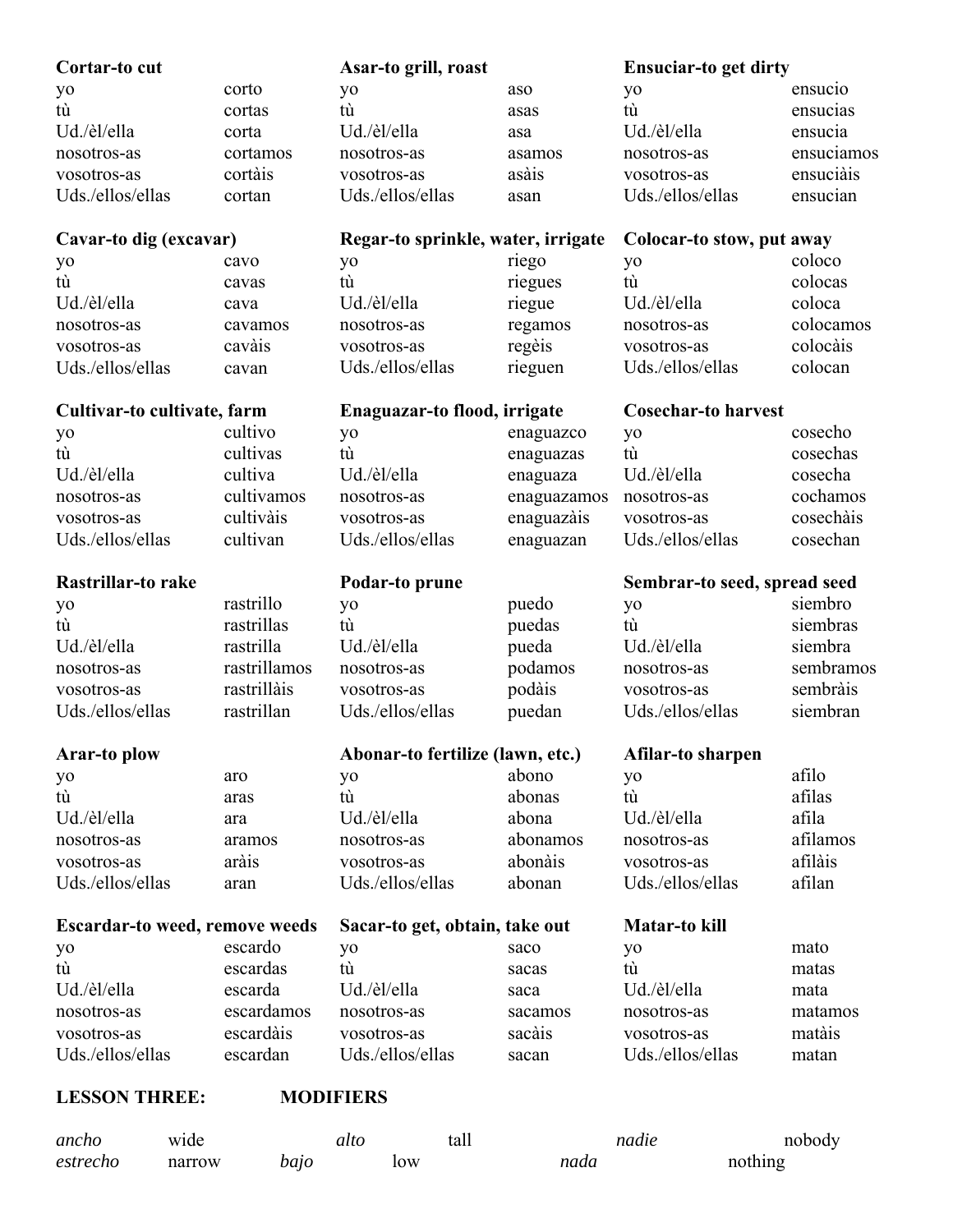| hùmedo   | humid, damp      | ruidoso     | noisy                 | alguien           | somebody       |
|----------|------------------|-------------|-----------------------|-------------------|----------------|
| sucio    | dirty            | enturbiado  | muddy                 | algo              | something      |
| largo    | long             | desordenado | messy, disorderly     | ni/tampoco        | nor, neither   |
| corto    | short            | agudo       | sharp                 | algùn/alguno-a    | some           |
| hondo    | deep             | embotado    | dull                  | tambièn           | also           |
| sombroso | shady            | lluvioso    | rainy                 | tanto que/tan que | as much $(as)$ |
| frondoso | leafy, luxuriant | àrido/seco  | arid, dry, droughty   | en vez de         | in place of    |
| caliente | hot              | asado       | grilled, roastedluego |                   | later, next    |
| frìo     | cold             | nublado     | cloudy                | en lugar de       | instead of     |
| fresco   | fresh, cool      | claro       | clear                 | a pesar de        | in spite of    |
| tibio    | warm             | ventoso     | windy                 | con               | with           |
| ordenado | neat, orderly    | perturbando | bothersome            | de                | from, of       |

### **LESSON THREE: IDIOMATIC EXPRESSIONS**

| $\angle$ <i>De quièn es(noun)?</i>    | Whose is?                              | despuès de      | after              |
|---------------------------------------|----------------------------------------|-----------------|--------------------|
| $\angle$ <i>De quiènes son(noun)?</i> | Whose are?                             | antes que       | before             |
| $\lambda$ quièn/quiènes?              | To whom?                               | abajo/debajo de | under, beneath     |
| $i$ Para quièn/quiènes?               | For whom?                              | detràs/atràs de | behind             |
| $\angle Q$ uè tiempo hace?            | How is the weather?                    | enfrente de     | in front of        |
| $\angle Q$ uè dìa es hoy?             | What is today?                         | adentro de      | inside of          |
| $\angle$ <i>De què color es/son?</i>  | What color is/are? afuera de           | outside of      |                    |
| $\angle$ <i>C</i> òmo es/son?         | How is/are? (not health!) alrededor de |                 | around             |
| ¿Què es èsto/èso?                     | What is this/that?                     | al fin de       | At last/at the end |
| ¿Què son èstos/èsos?                  | What are these/those? encima de        |                 | on top of/above    |
| $\lambda_i$ De què/quièn(es)(verb)?   | Of what/whom?                          | al lado de      | beside             |

# **LESSON THREE: DEMONSTRATIVE PRONOUNS**

The demonstrative pronouns (*this, that, these,* and *those* in English) are somewhat more complicated in Spanish because of gender agreement. There are also three "distances" in Spanish: here, there, and at a remote location. In English there are only two: here and there. **Accents are written when the demonstratives are used as pronouns, but not when used as adjectives to modify other words**. I have shown below the accented forms used as pronouns.

| èste                     | this (mase)   | èstos    |             | these (masc) | use with "here": <i>aqui/ahi</i>        |
|--------------------------|---------------|----------|-------------|--------------|-----------------------------------------|
| èsta                     | this (fem)    | èstas    |             | these (fem)  | use with "here": $aqu\hat{i}/ah\hat{i}$ |
| èse                      | that (masc)   | èsos     |             | those (masc) | use with "there": alli                  |
| èsa                      | that (fem)    | èsas     |             | those (fem)  | use with "there": alli                  |
| aquèl                    | that $(masc)$ | aquèllos |             | those (masc) | use with "there": allà                  |
| <i>aquèllathat</i> (fem) |               | aquèllas | those (fem) |              | use with "there": allà                  |

*Note: "èsto" and "èso" are used when the gender is unknown: i.e.: ¿Què es èsto?*

### **Look at the following examples of demonstratives used as adjectives:**

| Este libro aqui.  | Estos libros aqui.    | Esta silla aquì. Estas sillas aquì. |                       |
|-------------------|-----------------------|-------------------------------------|-----------------------|
| Ese libro allì.   | Esos libros allì.     | Esa silla allì.                     | Esas sillas allì.     |
| Aquel libro allà. | Aquellos libros allà. | Aquella silla allà.                 | Aquellas sillas allà. |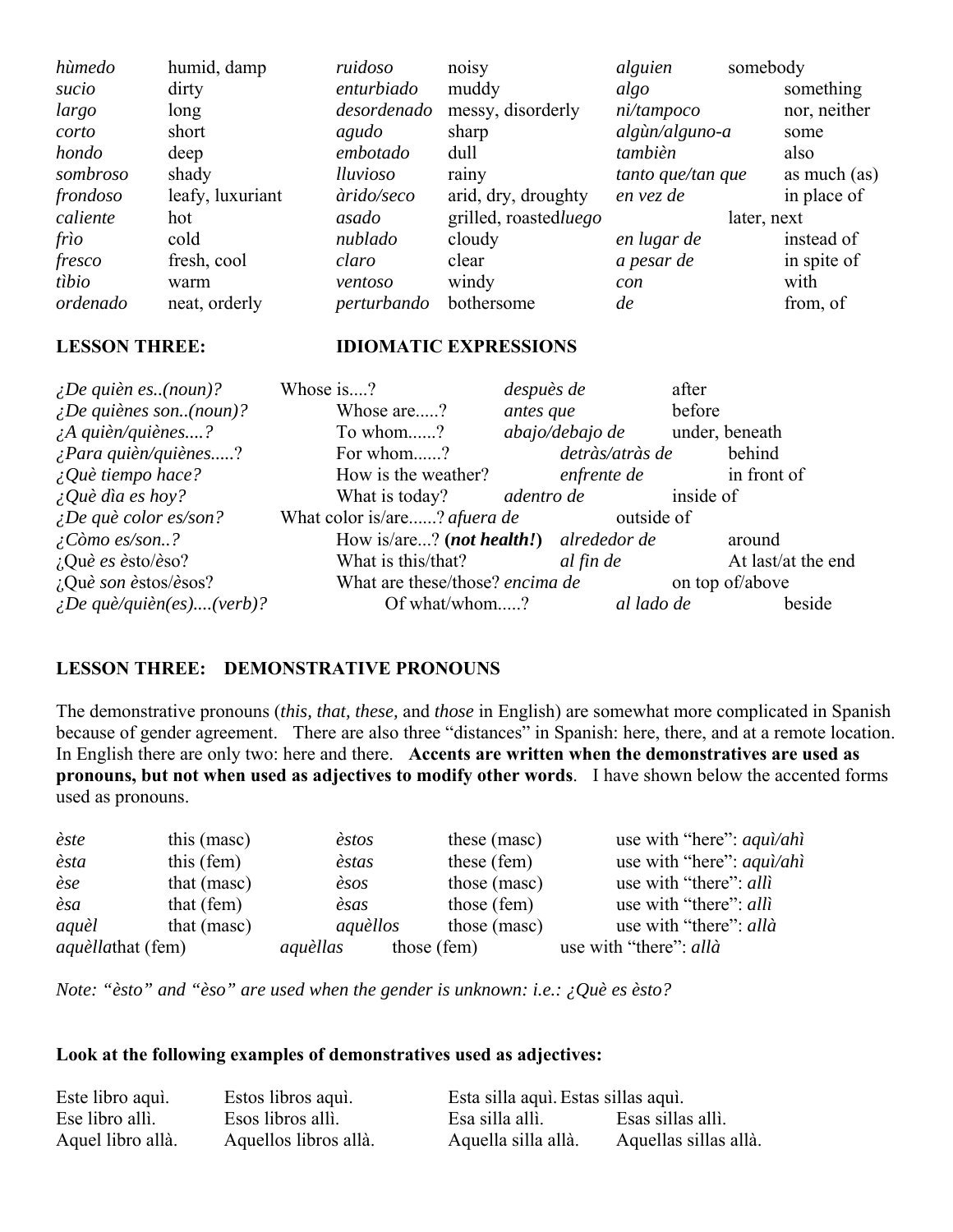# Look at the following examples of demonstratives used as pronouns:

| Me gustan èsos. | I like those.  | Quiero comprar èstos. | I want to buy these. |
|-----------------|----------------|-----------------------|----------------------|
| Aquèl es peor.  | That is worse. | $\angle Q$ uè es èso? | What is that?        |

# LESSON THREE: GENDER/NUMBER AGREEMENT/TRANSLATION

Pluralize the following phrases, demonstrating proper gender/number agreement. Then, in the Directions: second blank, translate and write it again in English:

| 01. | Un cortacèsped elèctrico     |  |
|-----|------------------------------|--|
| 02. | La microonda grande          |  |
| 03. | Una rosa hermosa             |  |
| 04. | La hormiga pequeña           |  |
| 05. | El guijarro blanco           |  |
| 06. | La libèlula bonita           |  |
| 07. | Una sierra de cadena ruidosa |  |
| 08. | La hoja verde                |  |
| 09. | La pala corta                |  |
| 10. | Una azada sucia.             |  |
| 11. | El ladrillo rojo.            |  |
| 12. | Un cable elèctrico grueso.   |  |
| 13. | El horno caliente            |  |
| 14. | La lechuga sabrosa           |  |
| 15. | El zaguàn ancho.             |  |
| 16. | El sendero estrecho.         |  |
| 17. | Un cerco/borde alto.         |  |
| 18. | La acera concreta.           |  |
| 19. | La sandìa gorda.             |  |
| 20. | El rastrillo largo.          |  |
| 21. | Un dìa lluvioso.             |  |
|     |                              |  |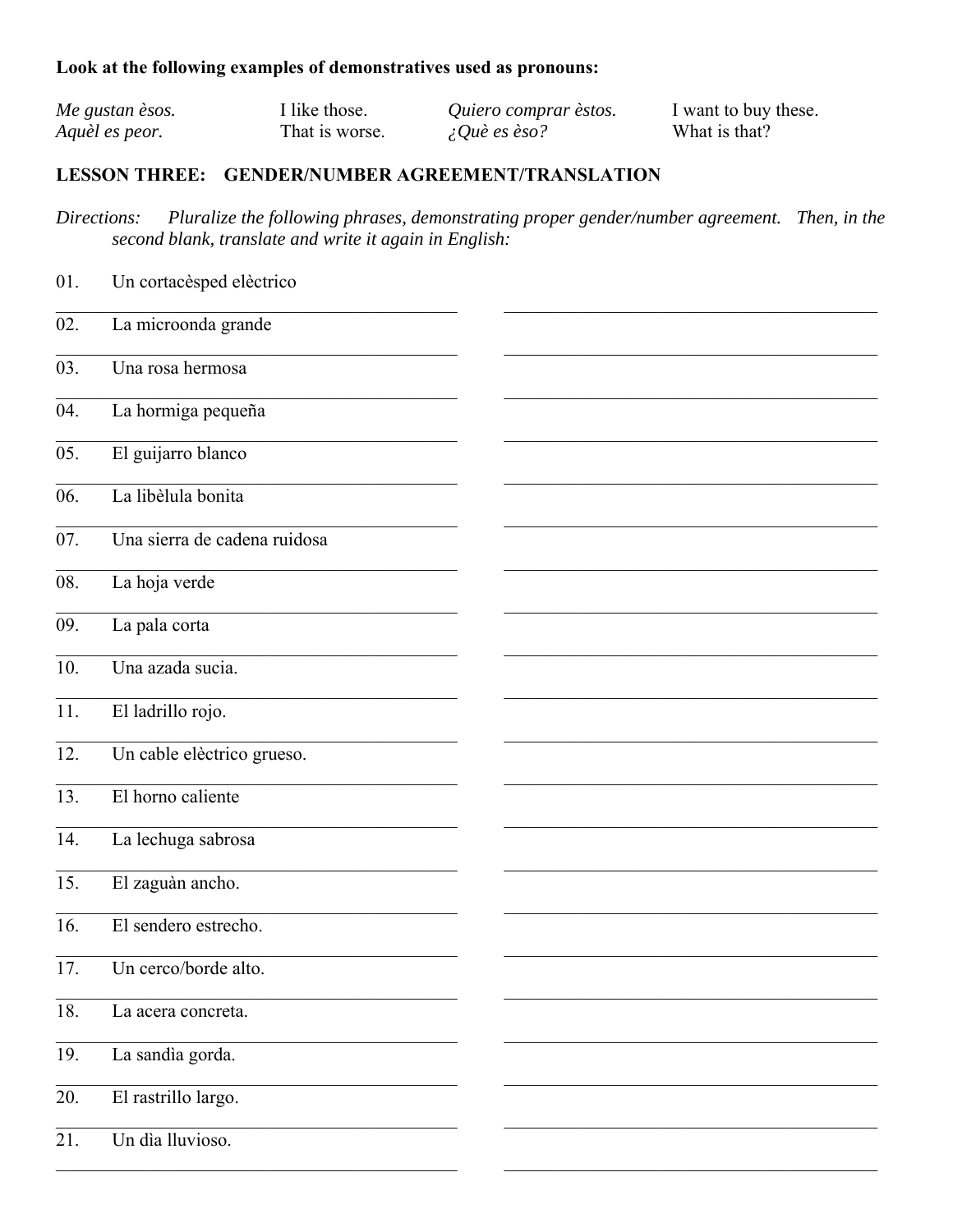| 22. | Un mosquito perturbando.  |  |
|-----|---------------------------|--|
| 23. | El cèsped verde.          |  |
| 24. | El arbusto frondoso.      |  |
| 25. | La pala embotada.         |  |
| 26. | La azada aguda.           |  |
| 27. | Una piscina honda.        |  |
| 28. | El cobertizo desordenado. |  |
| 29. | La noche nublada.         |  |
| 30. | La tarde ventosa.         |  |
| 31. | El mes àrido.             |  |
| 32. | Una araña peligrosa.      |  |
| 33. | La emparrada sombrosa.    |  |

## LESSON THREE: DEMONSTRATIVE PRONOUNS/ADJECTIVES/TRANSLATION

Pluralize the following. Then translate and write in the second blank: Directions:

- Este telèfono rosado aquì. 01.
- $\overline{02}$ . Esa casa bonita allì.
- Aquel libro interesante allà. 03.
- Aquella escuela grande allà. 04.
- $\overline{05}$ . Esta pala embotada aquì.
- Esa manguera larga alli.  $\overline{06}$ .
- Ese portòn ancho allì. 07.
- Aquel cobertizo desordenado allà. 08.
- Este ladrillo pesado aquì. 09.
- $\overline{10}$ . Esta cebolla sabrosa aquì.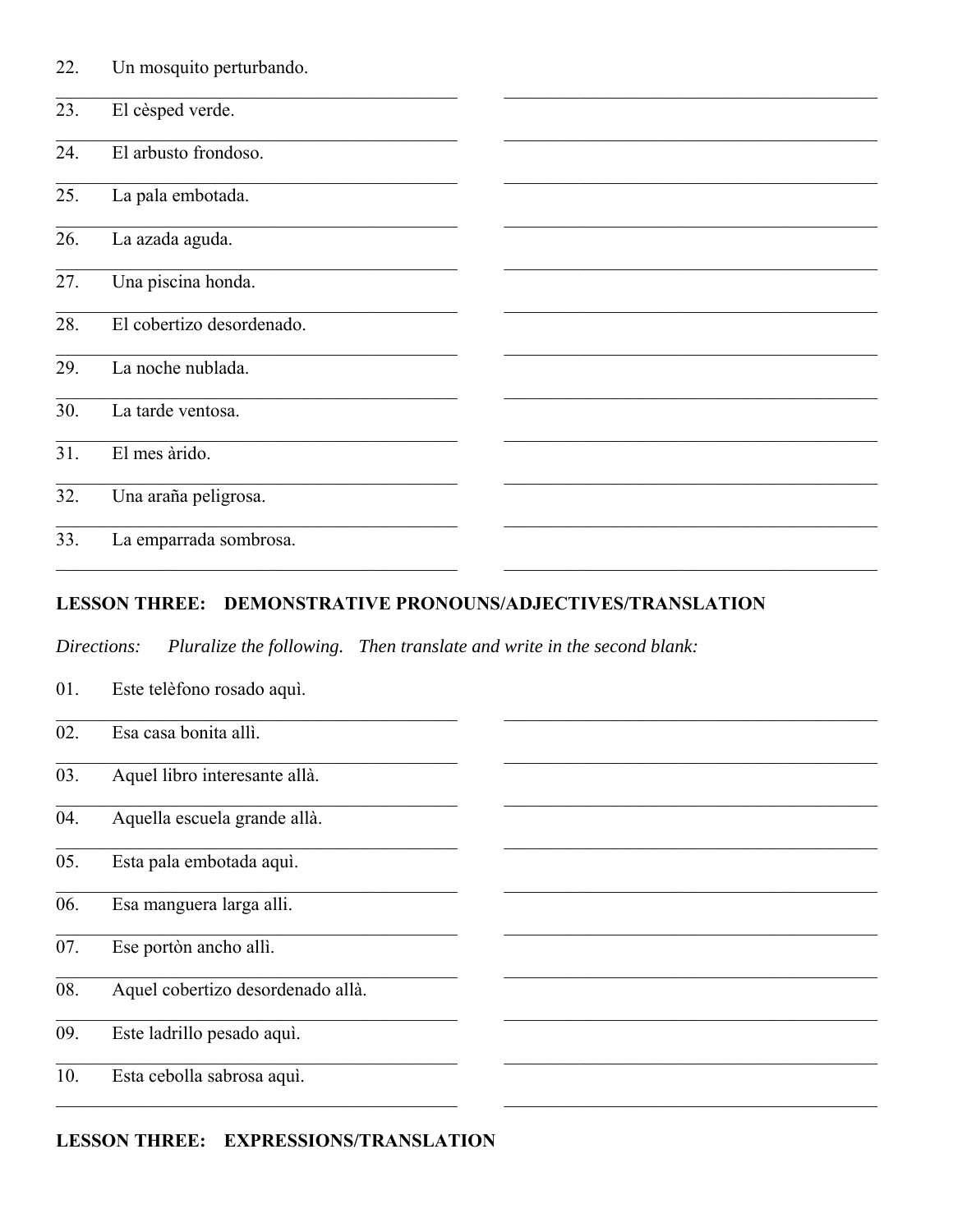| 01. | $i$ De quièn son estos libros?                                                                                                                                                                                                         |
|-----|----------------------------------------------------------------------------------------------------------------------------------------------------------------------------------------------------------------------------------------|
| 02. | ¿Para quiènes buscan Uds.?                                                                                                                                                                                                             |
| 03. | ¿De què color es la casa?                                                                                                                                                                                                              |
| 04. | ¿A quièn llamas?                                                                                                                                                                                                                       |
| 05. | ¿Què tiempo hace en el Peru?                                                                                                                                                                                                           |
| 06. | ¿Còmo es el almuerzo?                                                                                                                                                                                                                  |
| 07. | ¿Cuàl es la fecha hoy?                                                                                                                                                                                                                 |
| 08. | ¿Què hora es?                                                                                                                                                                                                                          |
| 09. | $i$ Què son èstos?                                                                                                                                                                                                                     |
| 10. | ¿Còmo te va?                                                                                                                                                                                                                           |
| 11. | Estoy feliz.                                                                                                                                                                                                                           |
| 12. | ¿Està enferma ella?                                                                                                                                                                                                                    |
| 13. | ¿De dònde son los caballos?                                                                                                                                                                                                            |
| 14. | El està muy de prisa.                                                                                                                                                                                                                  |
| 15. | Yo me doy cuenta del tiempo.                                                                                                                                                                                                           |
| 16. | Tu mamà da de llorar cuando llegas.                                                                                                                                                                                                    |
| 17. | Echo una mano a mis estudiantes.                                                                                                                                                                                                       |
| 18. | Hàgame el favor de sentarse.                                                                                                                                                                                                           |
| 19. | ¿Còmo estàn las muchachas?                                                                                                                                                                                                             |
| 20. | Ellos juegan de dìa.                                                                                                                                                                                                                   |
| 21. | Yo me levanto muy de la mañana.                                                                                                                                                                                                        |
| 22. | Estamos muy cansados.                                                                                                                                                                                                                  |
| 23. | Hace frìo y ventoso esta tarde.                                                                                                                                                                                                        |
| 24. | ¿Quièn es ese señor?                                                                                                                                                                                                                   |
| 25. | Me gustan las zanahorias.                                                                                                                                                                                                              |
| 26. | Hay que hacer mucho trabajo.                                                                                                                                                                                                           |
| 27. | Ella se llama Isabel.                                                                                                                                                                                                                  |
| 28. | ¿Por què andas por el cèsped?                                                                                                                                                                                                          |
| 29. | $i$ ,De quièn hablas tù?                                                                                                                                                                                                               |
| 30. | Echo menos a mi hermano muerto.                                                                                                                                                                                                        |
| 31. | Todos los muchachos tienen sed.                                                                                                                                                                                                        |
| 32. | Tal vez la vaca baila en el zaguàn.                                                                                                                                                                                                    |
| 33. | Vamos al mercado a pesar de la hora.                                                                                                                                                                                                   |
| 34. | Tengo que salir de la escuela.<br><u> a contra de la escuela de la contra de la contra de la contra de la contra de la contra de la contra de la contra de la contra de la contra de la contra de la contra de la contra de la con</u> |
| 35. | ¿Deben escribir Uds. la cartas?                                                                                                                                                                                                        |
| 36. | ¿Quièn sabe a donde andan ellos?                                                                                                                                                                                                       |
| 37. | Hace mal tiempo, pero no es de nada.                                                                                                                                                                                                   |
| 38. | Ella hace intenciòn de salir.<br><u> 1989 - Johann Stoff, amerikansk politiker (d. 1989)</u>                                                                                                                                           |
| 39. | No conozco a nadie.<br><u> 1989 - Johann Stoff, amerikansk politiker (d. 1989)</u>                                                                                                                                                     |
| 40. | Ellos no saben nada.<br><u> 1989 - Johann Stoff, amerikansk politiker (d. 1989)</u>                                                                                                                                                    |
| 41. | De vez en cuando, voy a la iglesia.                                                                                                                                                                                                    |
| 42. |                                                                                                                                                                                                                                        |
| 43. | $i$ A què hora empiezan las lecciònes? $\overline{\phantom{a}}$                                                                                                                                                                        |
| 44. | ¿Què quiere decir esa palabra?<br><u> 1989 - Johann Stoff, amerikansk politiker (d. 1989)</u>                                                                                                                                          |
| 45. | Ellos echan mano a las cebollas.                                                                                                                                                                                                       |

# **LESSON THREE: PRONOUNS/TRANSLATION**

*Directions: Translate the following sentences into Spanish. Then write them again in Spanish, replacing the bold-faced words in English with the appropriate pronouns. Be sure to use necessary*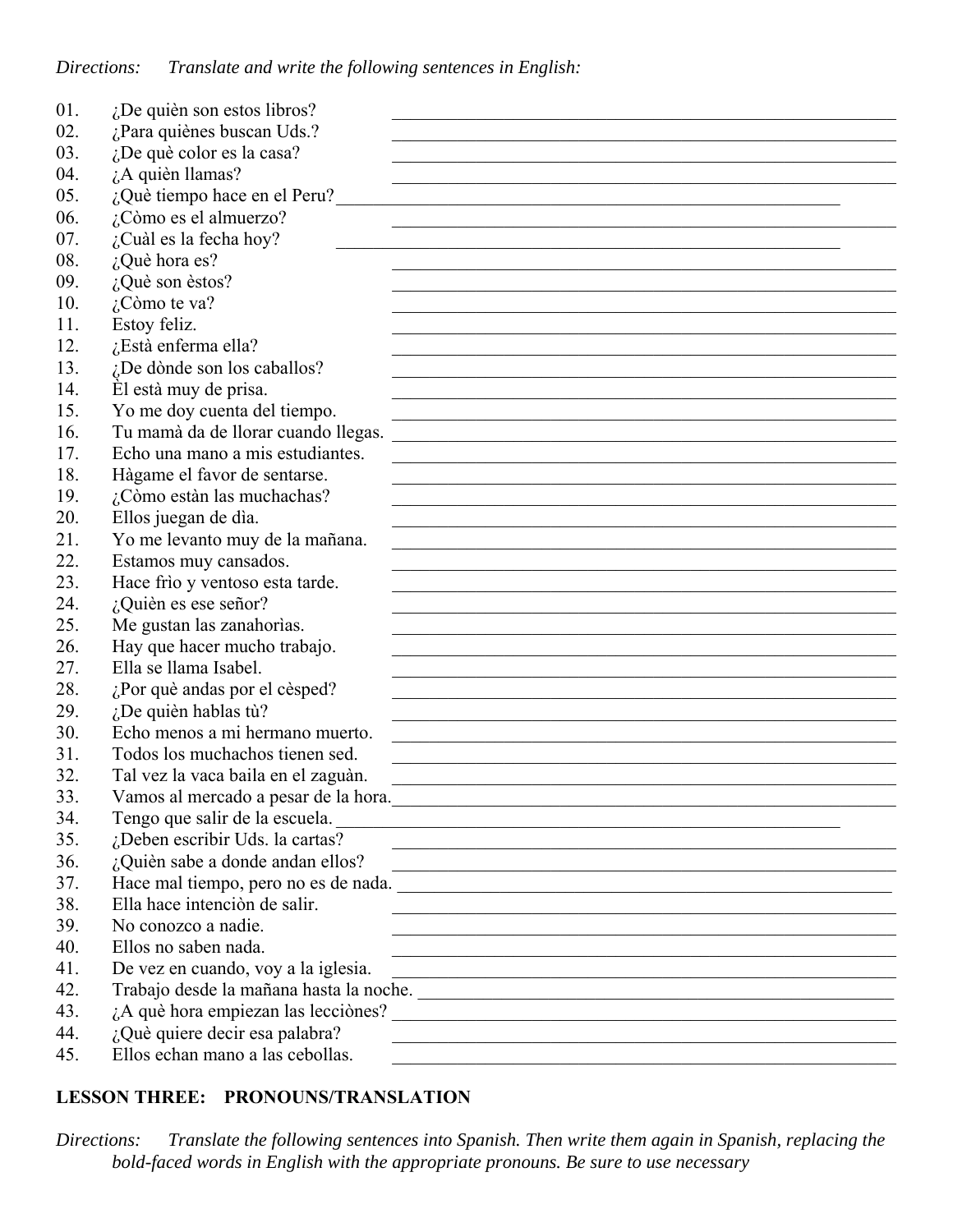*explanatory phrases, and remember about "se" as a replacement pronoun:*

- 01. My **brother** gives **John** a new **shovel**. (He gives it to him.) Mi hermano le <u>da una pala nueva a Juan.</u> Èl se la da a Juan.
- 02. The **man** tells **Juanita** an interesting **story**. (He tells it to her.)
- 03. The **woman** sends **us** thick **books**. (She sends them to us.)
- 04. **Georgette and I** buy our **uncle** new **clothes**. (We buy them for him.)
- 05. **Ellen** throws **Joseph** the **ball**. (She throws it to him.)
- 06. The **salesman** sells **Marta** a new **car**. (He sells it to her.)
- 07. The **girls** write the **fireman** a long **letter**. (They write it to him.)
- 08. The **boys** learn the **difficult words**. (They learn them.)
- 09. The **dog** hears the **noise**. (He hears it.)
- 10. The **manager** knows **Elisa**. (He knows her.)
- 11. **Michael** reads the **German poems**. (He reads them.)
- 12. **Mama** fills the white **bathtub**. (She fills it.)
- 13. The **cook** cooks the scrambled **eggs**. (She cooks them.)
- 14. The **maids** wash the **dirty sheets**. (They wash them.)
- 15. The **cat** brings my **sister** a dead **rat**. (He brings it to her.)
- 16. The **policemen** show the **drivers** the wide **street**. (They show it to them.)

 $\_$  , and the state of the state of the state of the state of the state of the state of the state of the state of the state of the state of the state of the state of the state of the state of the state of the state of the

- 17. **Dad** buys my **brother** new black **shoes**. (He buys them for him.)
- 18. My **sisters** translate the French **story**. (They translate it.)
- 19. **Jerry and I** play **chess**. (We play it.)
- 20. My **father** waters the dry **lawn**. (He waters it.)

# **LESSON THREE: EXPRESSIONS/MODIFIERS/TRANSLATION**

*Directions: Translate the following sentences and write them in English:*

01. Cortamos el cèsped a pesar del calor.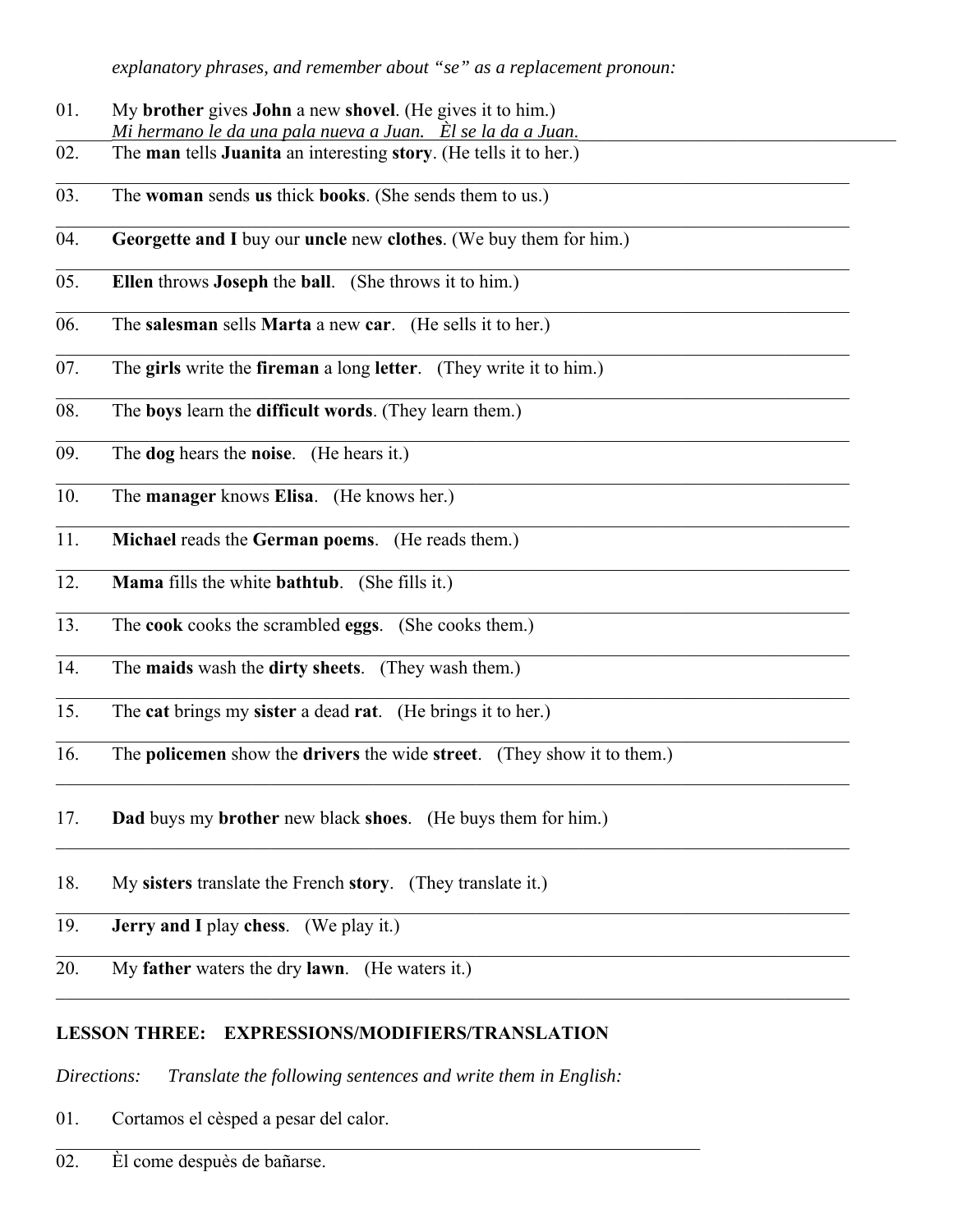- 03. Hay pàjaros encima del cerco.
- 04. Las arañas peligrosas viven abajo de esta terraza de madera.
- 05. El cortacèsped nuevo està adentro del cobertizo ancho.
- 06. El jardìn frondoso està al enfrente de esa piscina tìbia.
- 07. Al fin de semana jugamos al ajedrez.
- 08. Tal vez el perro duerme afuera de nuestra casa.
- 09. Nadie sabe donde està mi rastrillo.
- 10. Ni este perro ni ese gato tampoco hacen much ruido.
- 11. Mi hermano y mis hermanas tambien trabajan tanto que yo.
- 12. No hay nada aquì en el suelo.
- 13. Cavamos en el jardìn con una pala nueva.
- 14. Hay muchas flores grandes al lado de aquella acera de ladrillos.
- 15. ?De què color son las hojas de los àrboles?
- 16. Antes de regar el jardìn, vamos a escardarlo.
- 17. Siete arbustos anchos y verdes estàn detràs de la casa.
- 18. Unas ventanas sucias dan al cèsped al lado de la casa. *("da a"=face, look toward)*

 $\mathcal{L}_\mathcal{L} = \mathcal{L}_\mathcal{L} = \mathcal{L}_\mathcal{L} = \mathcal{L}_\mathcal{L} = \mathcal{L}_\mathcal{L} = \mathcal{L}_\mathcal{L} = \mathcal{L}_\mathcal{L} = \mathcal{L}_\mathcal{L} = \mathcal{L}_\mathcal{L} = \mathcal{L}_\mathcal{L} = \mathcal{L}_\mathcal{L} = \mathcal{L}_\mathcal{L} = \mathcal{L}_\mathcal{L} = \mathcal{L}_\mathcal{L} = \mathcal{L}_\mathcal{L} = \mathcal{L}_\mathcal{L} = \mathcal{L}_\mathcal{L}$ 

 $\mathcal{L}_\mathcal{L} = \mathcal{L}_\mathcal{L} = \mathcal{L}_\mathcal{L} = \mathcal{L}_\mathcal{L} = \mathcal{L}_\mathcal{L} = \mathcal{L}_\mathcal{L} = \mathcal{L}_\mathcal{L} = \mathcal{L}_\mathcal{L} = \mathcal{L}_\mathcal{L} = \mathcal{L}_\mathcal{L} = \mathcal{L}_\mathcal{L} = \mathcal{L}_\mathcal{L} = \mathcal{L}_\mathcal{L} = \mathcal{L}_\mathcal{L} = \mathcal{L}_\mathcal{L} = \mathcal{L}_\mathcal{L} = \mathcal{L}_\mathcal{L}$ 

 $\mathcal{L}_\mathcal{L} = \mathcal{L}_\mathcal{L} = \mathcal{L}_\mathcal{L} = \mathcal{L}_\mathcal{L} = \mathcal{L}_\mathcal{L} = \mathcal{L}_\mathcal{L} = \mathcal{L}_\mathcal{L} = \mathcal{L}_\mathcal{L} = \mathcal{L}_\mathcal{L} = \mathcal{L}_\mathcal{L} = \mathcal{L}_\mathcal{L} = \mathcal{L}_\mathcal{L} = \mathcal{L}_\mathcal{L} = \mathcal{L}_\mathcal{L} = \mathcal{L}_\mathcal{L} = \mathcal{L}_\mathcal{L} = \mathcal{L}_\mathcal{L}$ 

- 19. Usamos el soplador en el cèsped despuès de cortarlo.
- 20. Tenemos que hacer mucho trabajo en nuestro jardìn.
- 21. No me gustan estas flores aquì, pero me paracen èsas allì muy bonitas.
- 22. Mi hermana trabaja en este jardìn, y mi hermano trabaja en aquèl allà.
- 23. Aquellos àrboles allà son muy altos, pero èstos aquì son mas bajos.
- 24. Yo sè como se llaman estas flores aquì, pero còmo se llaman èsas allì?
- 25. Hay muchas flores en nuestro jardìn, y las riego con esta insecticida.
- 26. El juego de comedor y la parilla estàn el la terraza de piedra.
- 27. Alrededor del techo hay canalònes de desague.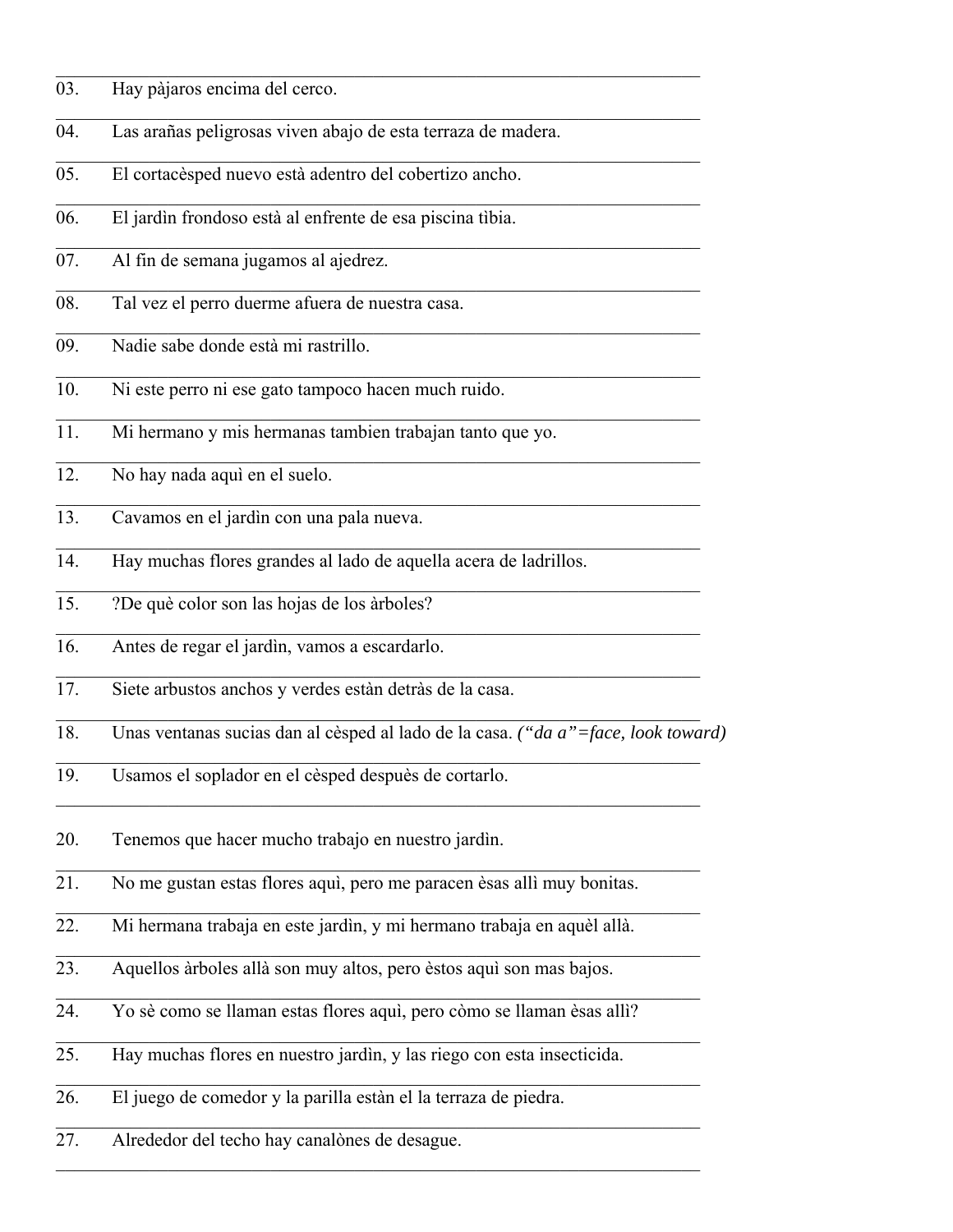28. Nuestro columpio nuevo llega hoy en un camiòn grande y pesado.

| 29. | Cosechamos ràbanas, zanahorias, patatas, pimientos, y tomates de nuestro jardìn. |  |  |  |  |  |
|-----|----------------------------------------------------------------------------------|--|--|--|--|--|
|-----|----------------------------------------------------------------------------------|--|--|--|--|--|

- 30. Los pàjaros cantan muy de la mañana encima del cerco.
- 31. Alguièn anda por el portòn que està al lado de la casa.
- 32. Buscamos mis hermanos en el cèsped, pero no hay nadie allì.
- 33. Hay avispas perturbandas abajo del techo del cobertizo.

### **LESSON THREE: VERB CONJUGATION**

*Directions: Rewrite the form of the verb to match the subject given in parentheses:*

- 01. Yo aro el jardìn. $(T\dot{u})$
- 02. Èl mira los pàjaros en los arbustos. (Los gatos) 03. Cosechamos los tomates y los pimientos.(Ella) 04. Ellos afilan la sierra antes de cortar el arbusto.  $\overline{(Yo)$ 05. Tù riegas el cèsped despues de sembrarlo. (Papà) 06. Riego la herbicida en vez de escardar el jardìn. (Nosotros)\_\_\_\_\_\_\_\_\_\_\_\_\_\_\_\_\_\_\_\_\_\_ 07. Coloco el rastrillo en el cobertizo. (Tù)\_\_\_\_\_\_\_\_\_\_\_\_\_\_\_\_\_\_\_\_\_\_\_\_\_\_\_\_\_\_\_\_\_\_\_ 08. Matamos las moscas y las avispas. (Èl)\_\_\_\_\_\_\_\_\_\_\_\_\_\_\_\_\_\_\_\_\_\_ 09. Me ensucio con el suelo del jardìn. (Tù)\_\_\_\_\_\_\_\_\_\_\_\_\_\_\_\_\_\_\_\_\_ 10. Cavo patatas del suelo. (Ellos)\_\_\_\_\_\_\_\_\_\_\_\_\_\_\_\_\_\_\_\_\_\_\_\_\_\_\_\_

## **LESSON THREE: TELLING TIME**

*Directions: Translate and write the following sentences:*

| 01. | Me levanto a las seis de la mañana. |
|-----|-------------------------------------|
| 02. | Tomo el almuerzo a mediodía.        |
| 03. | Mi primer clase empieza a las ocho. |
| 04. | Son las tres y media de la tarde.   |
| 05. | El llega a las once menos diez.     |
| 06. | Son las cuatro y veinte.            |
| 07. | Me voy de la escuela a la una.      |
| 08. | El programa termina a las dos.      |
| 09. | ?Què hora es?                       |
| 10. | ?A què hora empieza la fiesta?      |

#### **LESSON THREE: TRANSLATION**

*Directions: Translate and write in English the following:*

 Soy banquero. Trabajo mucho todos los dìas desde el lunes hasta el viernes. Al fin de semana, voy a casa. No hago nada mas durante el anocher. Miro la televisiòn, escucho la mùsica, juego con mis hijos, y me acuesto a las diez de la noche porque estoy cansado y adormecido.

Me levanto muy de la mañana el sàbado. Hago intenciòn de trabajar afuera de la casa. Tengo much que